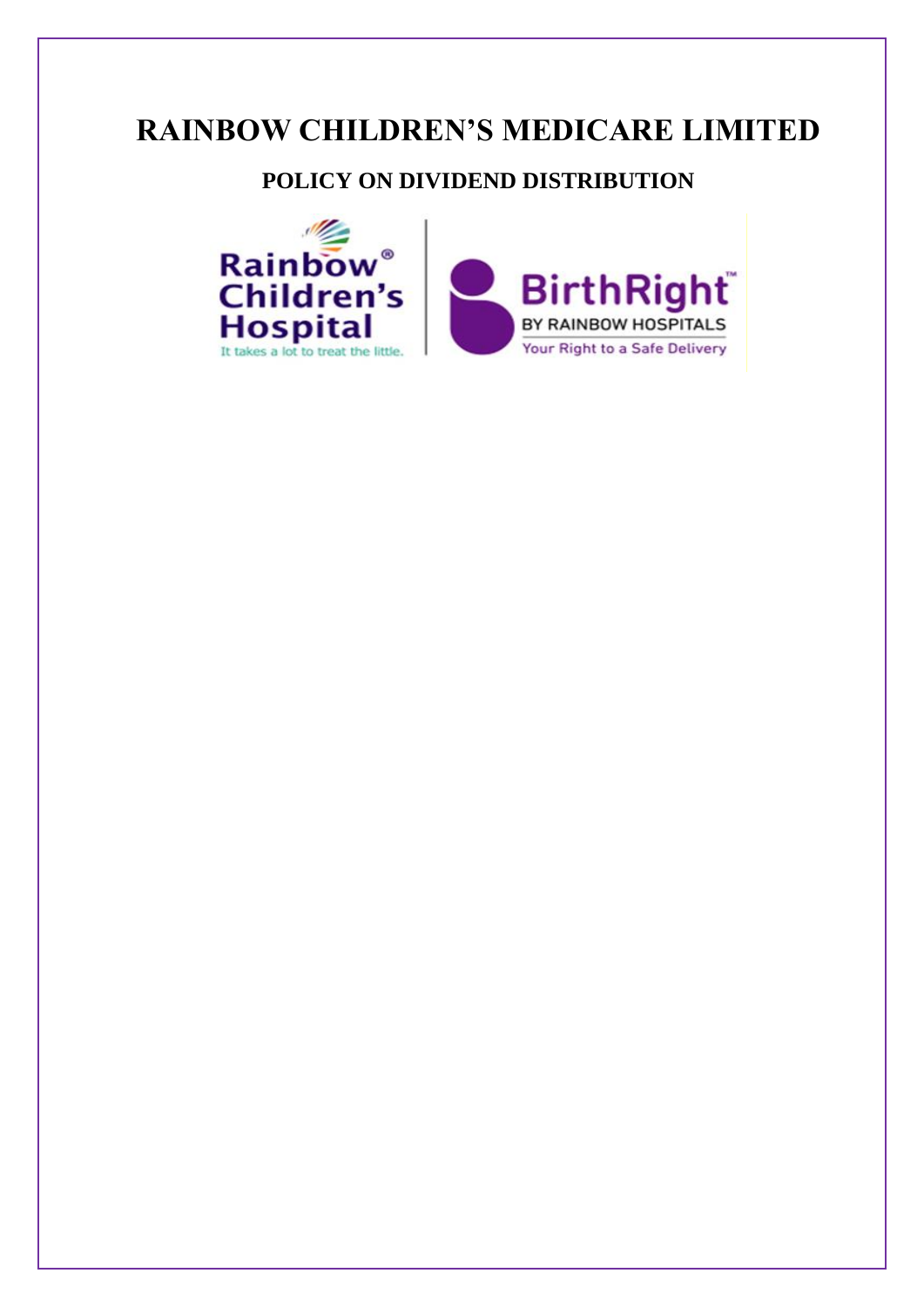

## **POLICY ON DIVIDEND DISTRIBUTION**

## **1. Introduction**

In compliance with the provisions of the Companies Act, 2013 and rules made thereunder (the "Act") and Regulation 43A of the Securities and Exchange Board of India (Listing Obligations and Disclosure Requirements) Regulations, 2015 (the Regulations), as amended from time to time, this Policy provides guidance for declaration of dividend and its pay-out by Rainbow Children's Medicare Limited ("RCML"/ the "Company"). The Company in compliance with the requirements of Regulation 43A on voluntary basis as a part of good corporate governance, has adopted this Dividend Distribution Policy (the "Policy").

## **2. Objectives & Scope**

This Policy lays downs the broad framework which will act as a guiding principle for the purpose of declaring or recommending dividend during or for any financial year, by the Company.

Through this policy, the Company shall endeavour to bring a transparent and consistent approach to its dividend pay-out plans.

The Policy, however, is not an alternative to the decision making process of the Board for recommending Dividend and the Board may take into consideration other factors as well in addition to the ones enumerated in this policy.

## **3. Definitions**

**3.1** "Act" shall mean the Companies Act, 2013 including the Rules made thereunder, as amended from time to time.

**3.2.** "Applicable Laws" shall mean the Companies Act, 2013 and Rules made thereunder, the Securities and Exchange Board of India (Listing Obligations and Disclosure Requirements) Regulations, 2015; as amended from time to time and such other act, rules or regulations which provides for the distribution of dividend.

**3.3.** "Company" shall mean Rainbow Children's Medicare Limited.

**3.4.** "Board" or "Board of Directors" shall mean Board of Directors of the Company.

**3.5.** "Dividend" shall mean Dividend as defined under Companies Act, 2013.

**3.6.** "Policy or this Policy" shall mean the Policy on Dividend Distribution.

**3.7.** "SEBI Regulations" shall mean the Securities and Exchange Board of India (Listing Obligations and Disclosure Requirements) Regulations, 2015 together with the circulars issued thereunder, including any statutory modification(s) or re-enactment(s) thereof for the time being in force.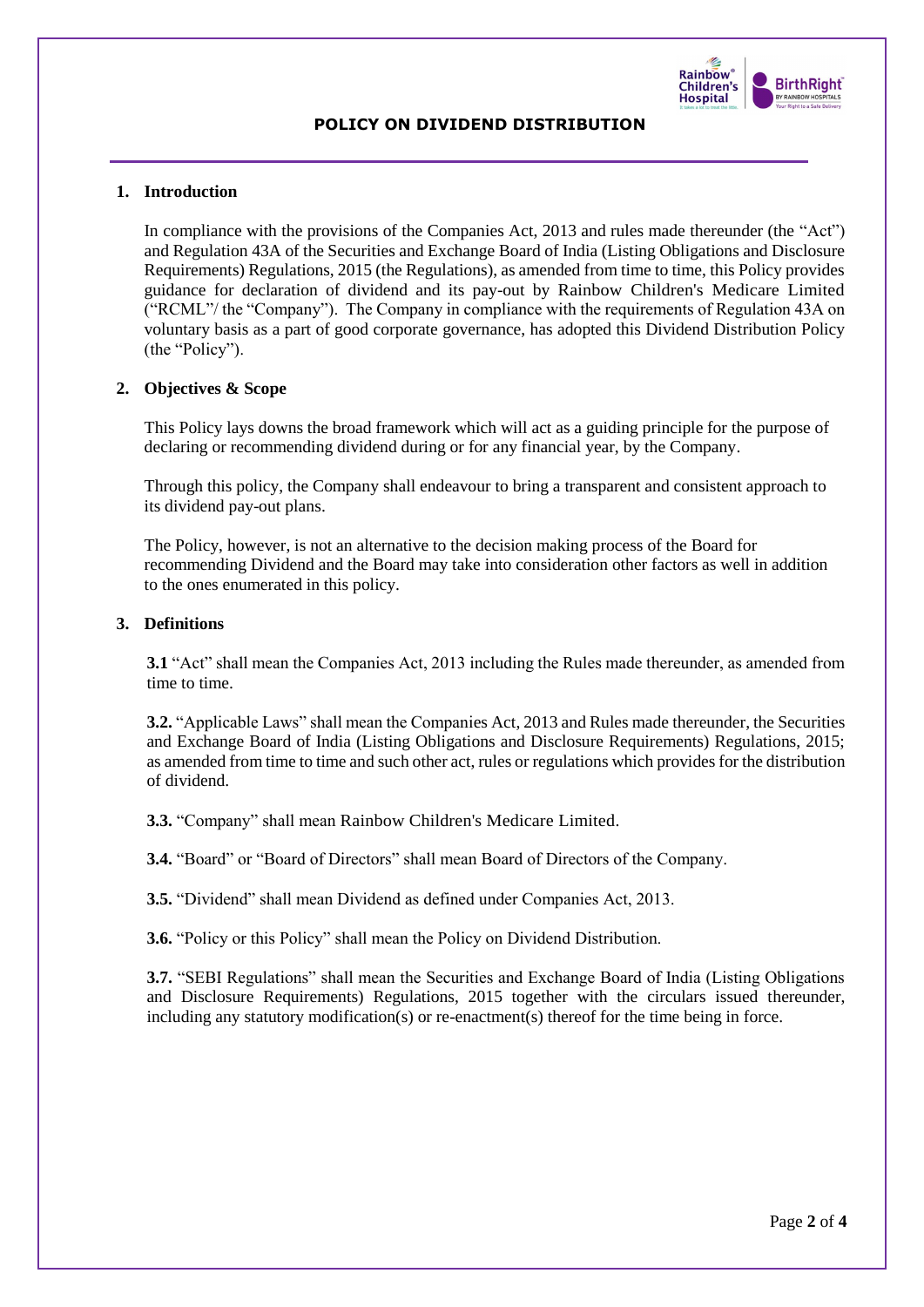

## **POLICY ON DIVIDEND DISTRIBUTION**

## **4. Parameters for declaration of Dividend**

In line with the philosophy stated above, the Board of Directors shall consider the following parameters for declaration of dividend:

## **4.1 Financial Parameters**

- ➢ Consolidated Net operating profit after tax;
- ➢ Working Capital requirements;
- $\triangleright$  Capital expenditure requirements;
- $\triangleright$  Likelihood of crystallization of contingent liabilities, if any
- $\triangleright$  Resources required to fund acquisition of business(es);
- $\triangleright$  Cash flow required to meet contingencies;
- ➢ Outstanding borrowings;

## **4.2 Internal Factors**

- $\triangleright$  Potential opportunities available for growth/ expansion
- ➢ Past Dividend Trends;
- $\triangleright$  Expectation of major shareholders;
- ➢ Prudential requirements for cash conservation

## **4.3 External Factors**

- ➢ Prevailing legal requirements, regulatory conditions or restrictions laid down under applicable laws including tax laws;
- ➢ Dividend Pay-out ratios of companies in similar industries
- ➢ Economic Environment

## **5. Circumstances under which the shareholders may or may not expect dividend:**

The Shareholders of the Company may expect dividend only if the Company is having surplus funds after providing for all expenses, depreciation, other non-cash charges etc. and complying all other statutory requirements of the Applicable Law.

The Board shall consider the factors mentioned under Clause 4 above and before determination of any dividend payout, analyze the prospective opportunities and threats, viability of the option of dividend payout or retention etc. The Board shall not recommend dividend if they are of the opinion that it is financially not prudent to do so.

## **6. Utilization of retained earnings**

The Board may retain its earnings in order to make better use of the available funds and increase the value of the stakeholders in the long run. The decision of utilization of the retained earnings of the Company shall be based on the following factors:

- $\triangleright$  Market expansion plan;
- ➢ Product/Service expansion plan;
- ➢ Modernization plan;
- ➢ Diversification of business;
- $\triangleright$  Long term strategic plans;
- ➢ Replacement of capital assets;